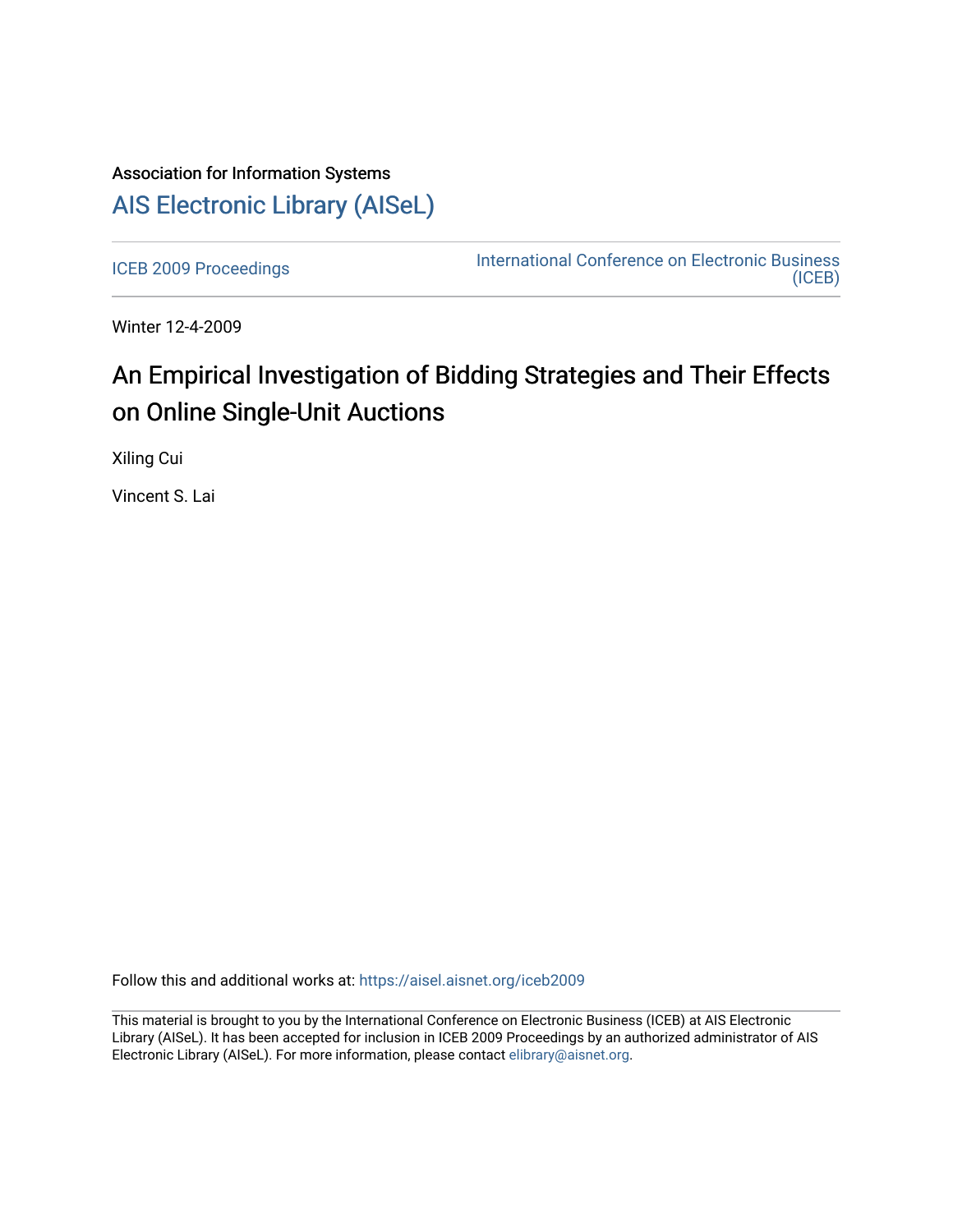# **AN EMPIRICAL INVESTIGATION OF BIDDING STRATEGIES AND THEIR EFFECTS ON ONLINE SINGLE-UNIT AUCTIONS**

Xiling Cui, Vincent S. Lai

Faculty of Business Administration, The Chinese University of Hong Kong, Shatin, N.T., Hong Kong Faculty of Business Administration, The Chinese University of Hong Kong Shatin, N.T. Hong Kong

xlcui@cuhk.edu.hk, vslai@cuhk.edu.hk

# **Abstract**

Online bidding strategy is one of the most discussed topics in online auction research. This research aims to empirically confirm online bidding strategies in single-unit auctions and evaluate these strategies in the context of auction winning outcome, final price evaluation, and perceived enjoyment. Both objective and subjective data of online single-unit auctions were collected to validate our postulated hypotheses. Our findings suggest that there are three basic bidding strategies in single-unit auctions and they indeed have different impacts on auction biddings.

# **Introduction**

In recent years, online auctions have received wide acceptance in electronic commerce. This new form of electronic shopping channel offers advantages of flexible pricing, convenient access, time saving, and diversified product offerings [36] that traditional sales channels could not offer. The success and popularity of online auctions have drawn many researchers' interest in this research domain. Many researchers have devoted much to the investigations of such topics as Internet auctions development [11] [46], auction site technology and service [24] [40], bidding behaviour [8] [9] [12] [19] [31], reputation or trust [4] [22] [27] [40] [41], winner's curse [6] [33], mechanisms [16] [23] [25] [28] [39]. Recently, some researchers performed a meta-analysis of eighty-three articles on online auctions and concluded that research on this topic can be categorised into three major areas – facilitating factors, consumer behaviour and auction outcomes [17].

Although much research has been carried out in an attempt to understand online auctions, not much effort has been devoted to investigate bidders' bidding strategies. Of these limited investigations, some researchers [10] have thoroughly studied online bidders using objective bidding data extracted from Yankee auction websites. Through the analysis of these objective data, they found that bidders in Yankee auctions are not homogeneous in terms of their bidding behaviors. They also found that different bidding strategies will generate different auction outcomes, including winning likelihood and consumer surplus extraction.

Undeniably, the findings of Bapna et al. [10] contribute significantly to our understanding of bidding behavior and bidding strategy in online auctions. However, the Yankee auction they studied is one kind of multi-unit auction and another popular auction type in e-commerce is single-unit auction. There are some differences between these two kinds of auctions. For example, in Yankee auctions, bidders do not only bid on prices but also on units (can be more than one, but less than the quantity on auctioned). Bidding takes place progressively on a predetermined starting price and bid increment. Bidders with the highest bids won the auction. If there was a tie on winning bids and there were not sufficient units for all winners, the tie would be broken first by price, second by quantity, and third by time. Single-unit auction, on the other hand, follows English auction's mechanism, which begins with the lowest acceptable price until no bidder will further increase the bid. With this auction mechanism, there is always one unit auctioned at a time and the winning bidder is always the one with the highest bid. Hence, time priority is not a concern in singleunit auctions.

With the difference between single- and multiunit auctions, it is thus critical to investigate the applicability of bidding strategies identified in multi-unit auctions to single-unit auctions. In addition, findings based on objective data is limited in shedding light on the application rationale of these bidding strategies, their impacts on bidding outcomes, and their applications in fulfilling bidding motivations. An empirical survey of bidders in their adoptions of bidding strategies, thus, may complement and supplement the observations derived from objective data. In this regard, we proposed three research questions to investigate the bidding strategies in single-unit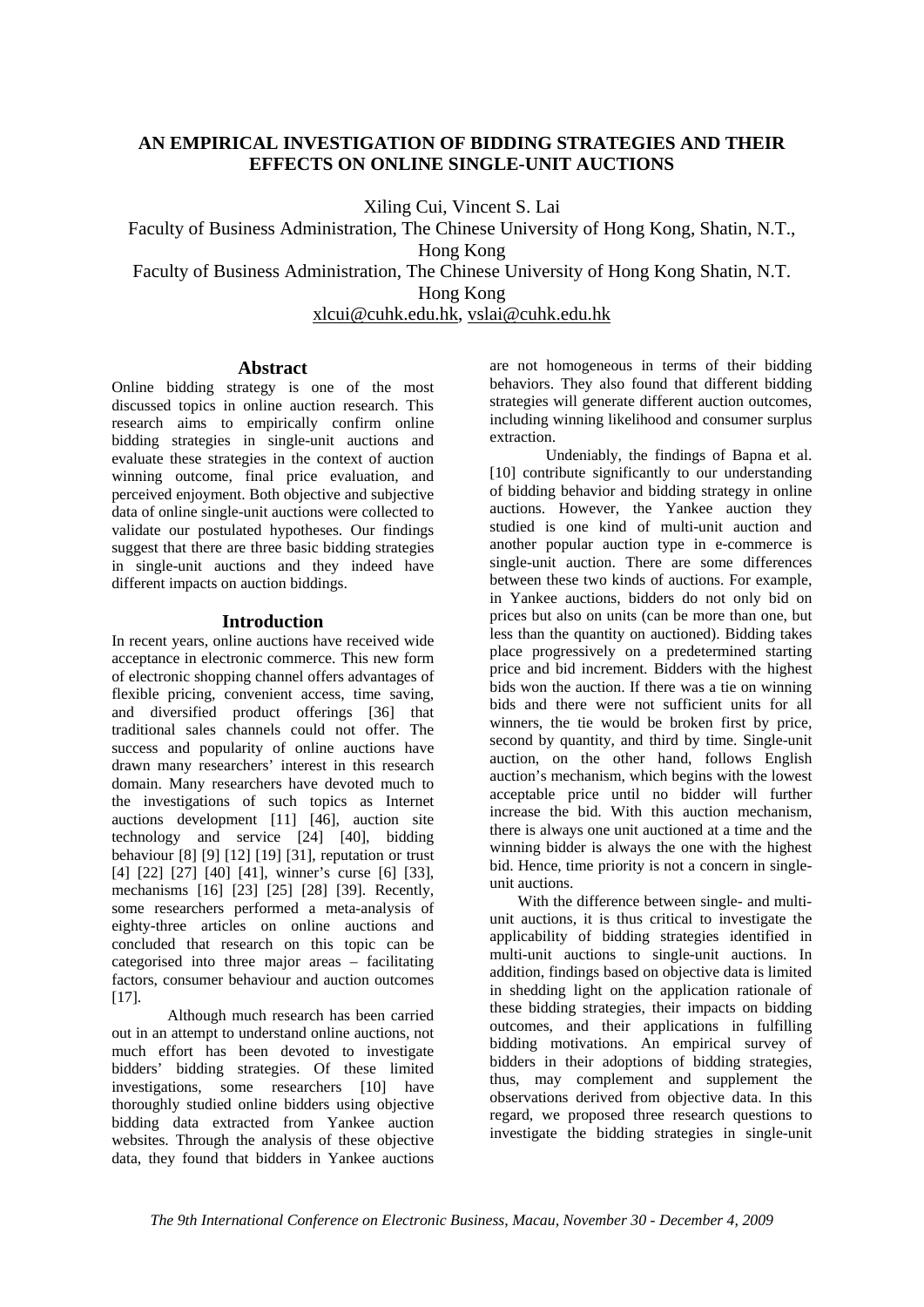auctions and their impacts on biddings. These questions are:

- 1. In single-unit auctions, when bidders bid, do they really follow different bidding strategies?
- 2. What are the bidding strategies these bidders adopt?
- 3. How do these bidding strategies impact auction winning outcome, final price evaluation, and bidding enjoyment?

#### **Research Background**

A bidding strategy represents a series of interrelated types of bidding behaviour that a bidder adopts with a certain purpose or tactic in mind across different phases of an online auction [1]. Bapna et al. [8] [9] [10] have studied bidding strategies using bid time (including the entry and the exit time) and the number of bids as proxies, together with the observation of the bidding price. Based on these criteria, they clustered online bidders into five categories -- evaluators (early or middle), participators, agent bidders, opportunists, and sip-and-dippers. Evaluators refer to bidders who place just one bid at an early stage (or sometimes in middle stages) of an auction; participators are bidders who bid throughout the auction, thus increasing the price by the minimal bid increment; agent bidders use online bidding agents to bid at the minimal level required to outbid the current highest bidder until the bid exceeds the reserve price they set earlier; opportunists are late bidders who act only towards the end of an auction; and sip-and-dippers bid both in the early stage and near the end.

The classification shows that different bidders adopt different bidding strategies. Evaluators "evaluate" the auction through their sole bid that is usually increased by a "jump", bigger than the minimal bid increment. This bidding strategy is called "jump bidding" [12] [19]. Participators follow other bidders and increase their prices by the minimal bid increment. This common strategy is called ratchet bidding (or nibbling) [15] [21]. Agent bidders employ online bidding agents in submitting their bids, which is called agent bidding [19]. Opportunists only bid near the end of auctions. The strategy taken by them is believed to be snipe bidding (or late bidding) [12] [31] [37]. Sip-and-dippers are also believed to adopt snipe bidding except that they have one bid in the early stage that is only for getting the time priority in some multi-unit auctions.

The research of Bapna et al. [10] does not only identify and describe heterogeneous bidder types in Yankee auctions, but also examines the auction outcomes of these bidders. In their study, winning likelihood and consumer surplus extraction are the two auction outcome variables

they investigated. First, they found that the probability of winning amongst different bidder types is unequal. Their findings show that opportunists and sip-and-dippers have the highest winning likelihood, followed by participators, evaluators, and agent bidders. They also found that bidders have different ability of extracting consumer surplus, led by agent bidders, and trailed by participators, evaluators, opportunists, and sipand-dippers.

#### **Research Hypotheses**

This study aims to identify the bidding strategies and their auction outcomes in the context of singleunit auctions. Based on literature review, bidders bid differently in Yankee auctions using different strategies. These identified strategies will be reexamined in single-unit auctions and extended to test their impacts on winning outcome, final price evaluation, and perceived enjoyment. Auction winning outcome investigates whether a bidder wins an auction. Final price evaluation is a winners' subjective evaluation of her/his final auction price. Perceived enjoyment assesses the hedonic effect achieved through auction participation.

#### **Bidding Strategies**

Bapna et al. [10] have found the heterogeneity of bidders in their investigation of Yankee auctions. These bidders actually take four basic types of bidding strategies, including jump bidding, agent bidding, ratchet bidding and snipe bidding. Although Yankee auction supports multi-unit auction and its rules are different from those of single-unit auctions, we believe that the bidding strategies identified in Yankee auctions could be extended to single-unit auctions as well. Hence, we hypothesize that:

- *H1a: Online bidders in single-unit auctions, as in multi-unit auctions, are heterogeneous in their bidding strategies.*
- *H1b: Single-unit auction bidders, like their multiunit auction counterparts, also adopt similar strategies in their biddings.*

#### **Winning Outcome**

Bapna et al. [10] found that bidders with different bidding strategies have different winning likelihood in Yankee auctions. Opportunists and sip-anddippers were found to have the highest percentage of winning their auctions, followed by evaluators, participators, and agent bidders. Presumably, it is the bidding strategies that caused a difference in winning likelihood. Opportunists and sip-anddippers, for example, are more eager to win, thus motivating them to adopt snipe bidding strategy. With this bidding strategy, bidders snipe just before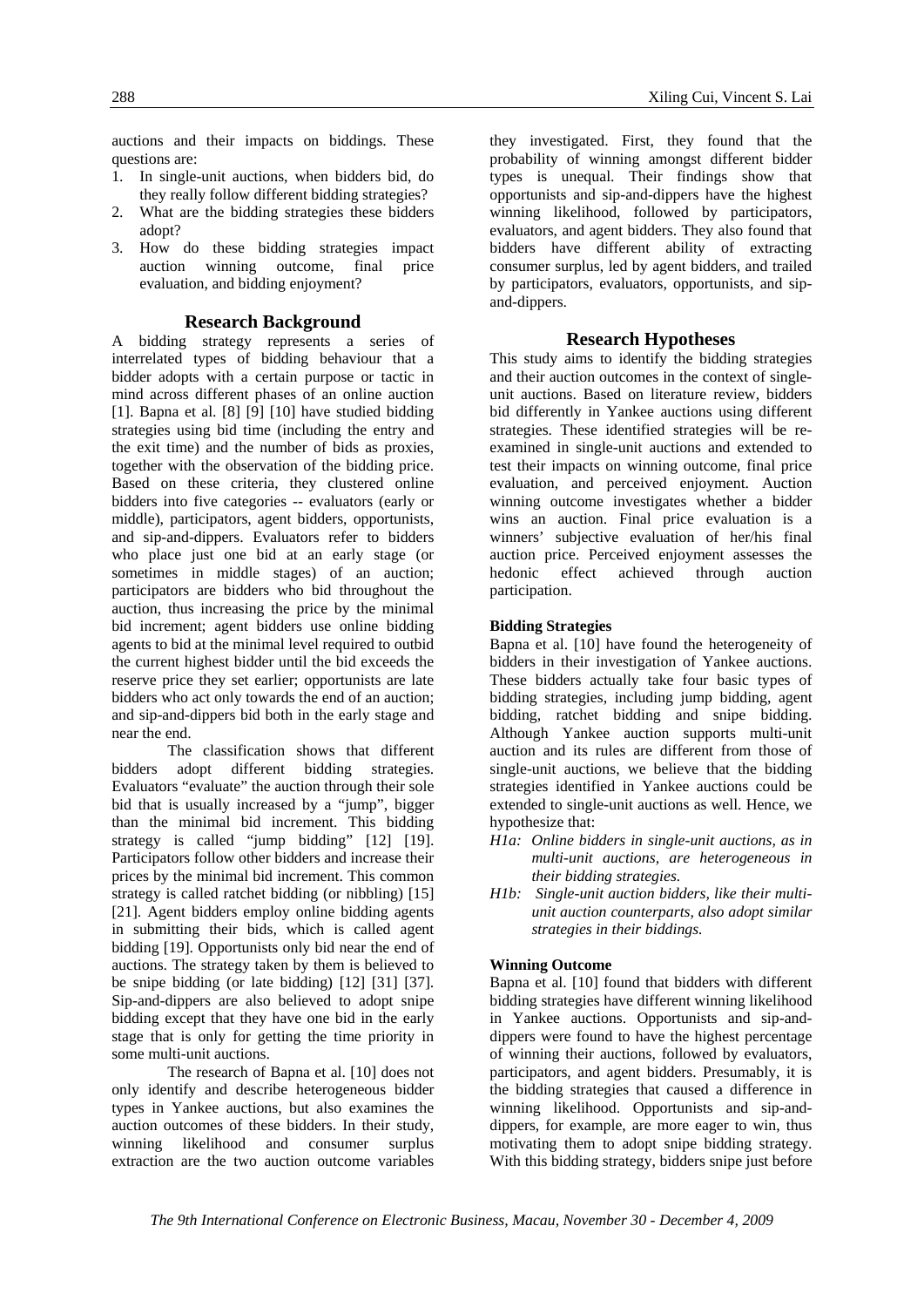the end of auctions, leaving other bidders little time to response, which highly increases their chance of winning.

Bidders with jump bidding strategy submit bids that are much higher than required, thus intimidating their competitors and creating a better chance for their winning. This strategy has been found to be preferred by experienced bidders [12] and effective in auctions with fewer overall bids [3] [10] [19]. Ratchet bidding, on the other hand, requires bidders to observe and act continuously during auctions, thus increasing their commitment and consequential winning likelihood. Of the four bidding strategies, agent bidding is the most mechanical and the least flexible. This strategy also involves the least commitment, time, and resources from the bidders, which probably could have a reverse effect on winning likelihood. Based on the above findings and discussions, we propose that:

*H2: Different bidding strategies have different auction winning outcomes in single-unit auctions.* 

# **Final Price Evaluation**

Bapna et al. [10] validated that bidding strategies have differential effects on the extraction of consumer surplus. In multi-unit Yankee auctions, the winning bidders pay their own winning prices, which may be higher than the lowest winning price, called marginal price. The loss of consumer surplus is thus the difference of the actual price paid and the marginal price. In single-unit auctions, the winning bidders pay the actual winning prices that may be different from the maximum prices they are willing to pay for the auctions. Therefore, the logic of consumer surplus still exists in single-unit auctions, but is conceptualized and calculated in a different way. If a winning price is lower than what a bidder is willing to pay, this bidder has a positive consumer surplus. Given the findings that bidding strategies have differential effects on the extraction of consumer surplus, it is believed that bidding strategies could also have differential effects on the evaluation of final prices in winning auctions. Hence, we propose that:

*H3: Different bidding strategies result in different evaluations of final auction prices in singleunit auctions.* 

### **Perceived Enjoyment**

Different bidding strategies could have different effects on bidding process and consequence, which may affect the bidders' perceived enjoyment during an auction. For example, sniping other bidders near the end of auctions could be exciting by offering just one bid, which could possibly bring success. Ratchet bidding could also be enjoyable by following the bids of others continuously and closely, which could turn an auction into a game. Jump and agent bidding strategies may also have different intensity of 'fun'. Hence, we propose:

*H4: Different bidding strategies result in different extent of bidders' perceived enjoyment in single-unit auctions.* 

#### **Research Methodology Instrument Development and Pre-test**

This study adopted an online survey approach in data collection. A three-stage validation process was performed to ensure the validity and reliability of our questionnaire. First, whenever possible, previously validated questions and generally accepted instrument construction guidelines [14] [20] [45] were followed. Second, the survey was pre-tested by four business professors with expertise in survey research, IS, and auction; and by six graduate students. The feedback from this phase resulted in some restructuring and refinement of the survey to improve its quality and content validity. Third, a pilot study of the questionnaire was administered to 25 online bidders randomly chosen from Taobao.com – a major online auction website in China. The Cronbach's alphas for all question items in this pilot test were above or near 0.80, suggesting adequate reliability of the questionnaire [32]. The pilot test also resulted in a few changes in wording and sentence structure, which improved the survey's content validity.

#### **Data Collection**

Both objective and subjective data in our research were collected from online bidders randomly chosen from the completed single-unit auctions in Taobao.com following a three-stage process. First, auctions completed recently in Taobao.com were randomly selected for our survey. Second, six hundred bidders were randomly chosen from the bidding lists of these auctions. Only validated bidders, whose identities have been validated by Taobao.com, were selected. Third, the chosen participants were contacted through an online instant messenger – WangWang, an online tool provided by Taobao.com to facilitate communications among users. The chosen bidders were sent a brief introduction, including the research objective and requirements, and an invitation to participate in our study. They were also informed of a RMB¥10 reward if they successfully complete an online survey.

A total of 186 bidders responded positively to our invitation. They were asked to complete an online questionnaire hosted in the website of a professional online survey company. The use of this service allowed us to deal with the problems of access control, authentication and multiple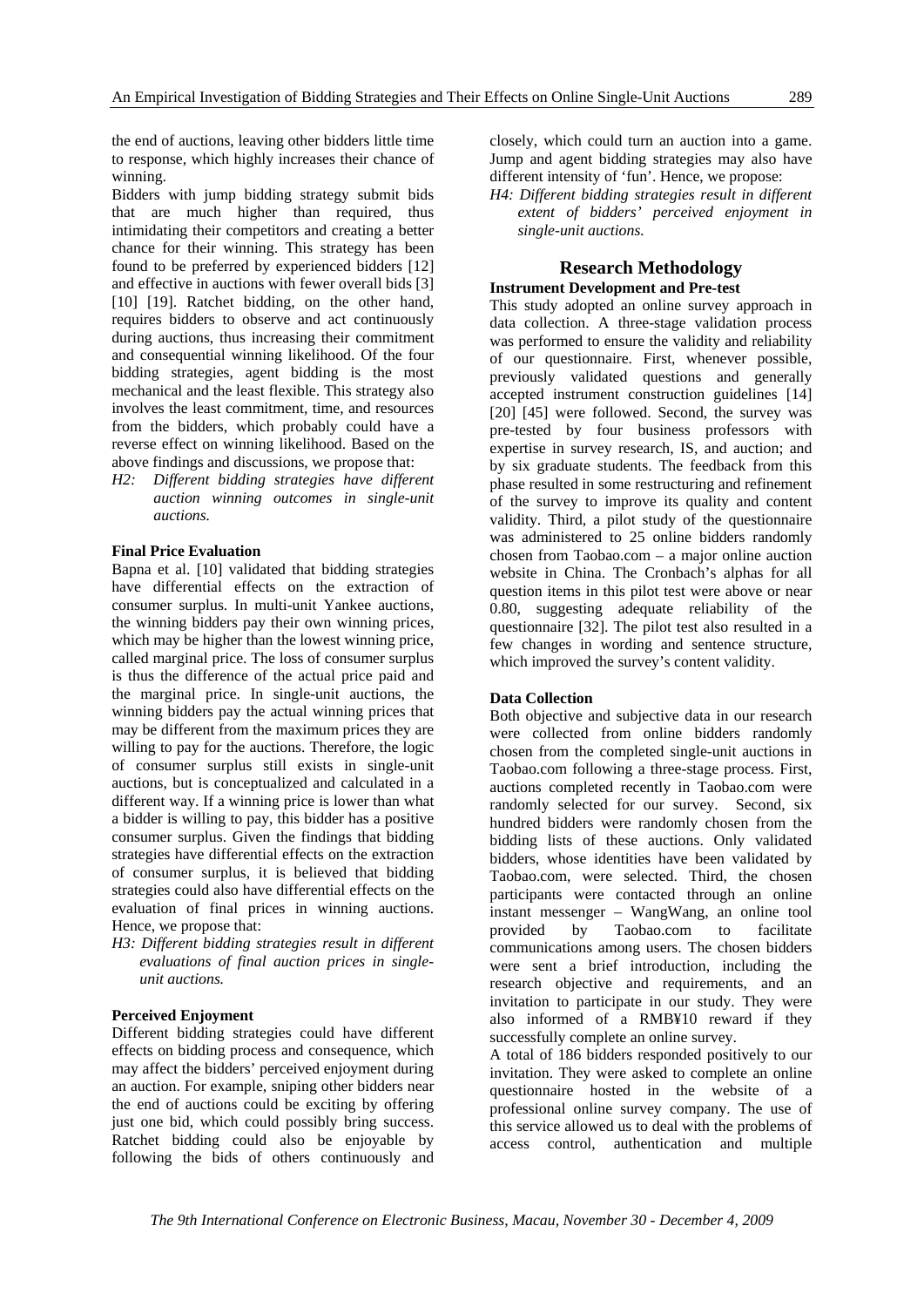responses associated with web-based data collection [44].

At the end of two months, after two rounds of reminding messages, 179 bidders completed the questionnaire. These respondents' user IDs were then used to match the IDs of their auction information recorded in Taobao.com. Both subjective survey data and objective bidding data were used to evaluate the research hypotheses proposed in our study.

#### **Variable Operationalization**

The measure of *winning outcome* was based on Bapna et al.'s [10] winning likelihood. The only difference is that winning outcome measures whether a bidder has won the auction as an outcome; while winning likelihood measures the percentage of winning auctions in one group. *Final price evaluation* was adapted from Padula and Busacca's study [34], which evaluated price from the dimensions of cheapness, fairness and variety. However, their study evaluates products that may have a variety of prices, which differs from our study that each auction has only one final price without any variety. Therefore, price variety dimension was dropped while the other two were kept. The measures of *perceived enjoyment* were adapted from research on hedonic shopping, including adventure perception [2] and joy perception [5].

# **Data Analysis and Results Respondent Profile**

Among the 179 valid respondents, 77.1% of them are female and 22.9% male. Ninety-five percent of them are in the age range of between 19 and 38. They are mostly college/university educated (81%) and with a monthly income of less than 3000RMB (71.5%). Their occupations are also widely distributed, with government employees, free workers, students, and academics topping the list.

#### **Reliability and Validity Analysis**

This study has taken a number of measures to ensure the validity and reliability of the instrument. As far as the instrument's construct reliability is concerned, a reliability test calculating Cronbach's alpha values was performed. The alpha values of final price evaluation and perceived enjoyment were 0.909 and 0.865 respectively, which are significantly above the 0.7 threshold level.

The instrument was further assessed for its construct reliability using exploratory factor analysis (EFA). The initial factoring step involved the application of principal-component analysis to determine the adequate number of factors to explain the observed correlations. Kaiser's rule was then applied to remove the principal components whose eigenvalues were less than one; this resulted in a two-factor solution loaded in accordance with the *a priori* theoretical expectation. Next, a two-factor solution was forced by utilizing orthogonal (Varimax) rotation. Only those items with factor loadings larger than 0.5 were then used in further analyses. The results of this two-step factor analysis are shown in Table 1.

|                  | Perceived | <b>Final Price</b> |
|------------------|-----------|--------------------|
|                  | Enjoyment | Evaluation         |
| PE <sub>1</sub>  | .688      | $-.177$            |
| PE <sub>2</sub>  | .711      | $-.139$            |
| PE3              | .796      | .168               |
| PE4              | .801      | .173               |
| PE <sub>5</sub>  | .738      | .320               |
| PE <sub>6</sub>  | .789      | .264               |
| FPE <sub>1</sub> | .079      | .790               |
| FPE <sub>2</sub> | .204      | .821               |
| FPE3             | .123      | .811               |
| FPE4             | .130      | .892               |
| Cronbach's alpha | .865      | .909               |

Table 1. The exploratory factor analysis results The convergent validity of our constructs was also evaluated through its average variance extracted (AVE). The AVE values of these two factors are 0.54 and 0.70, all above 0.5, which surpassed the minimal recommended value. Furthermore, they are also higher than their shared variance, 0.11. In conclusion, the tests for both factor loading and AVE do not show any significant violations, thereby demonstrating adequate convergent and discriminant validity of our constructs.

# **Hypothesis Testing and Discussions**

Five hypotheses were postulated in this study. The first two hypotheses on bidding strategies were validated with cluster analysis. The remaining three hypotheses that investigate the effect of bidding strategies on winning outcome, final price evaluation, and perceived enjoyment, were tested with ANOVA.

#### **Cluster Analysis of Bidding Strategies**

This study adopted a two-step cluster analysis method to identify the bidding strategies adopted in single-unit auctions. In Bapna et al.'s [10] investigation of bidder types, they selected time of entry, time of exit, and number of bids (NOB) as proxies in their cluster analysis. We adapted their approach and replaced the entry time and exit time with the sequence number of entry (SNOE) and the sequence number of exit (SNOX). The rationale for such changes was due to a large influx of bidders close to the end of auctions, resulting in many bidders having close entry time. The use of entry and exit sequence numbers could eliminate this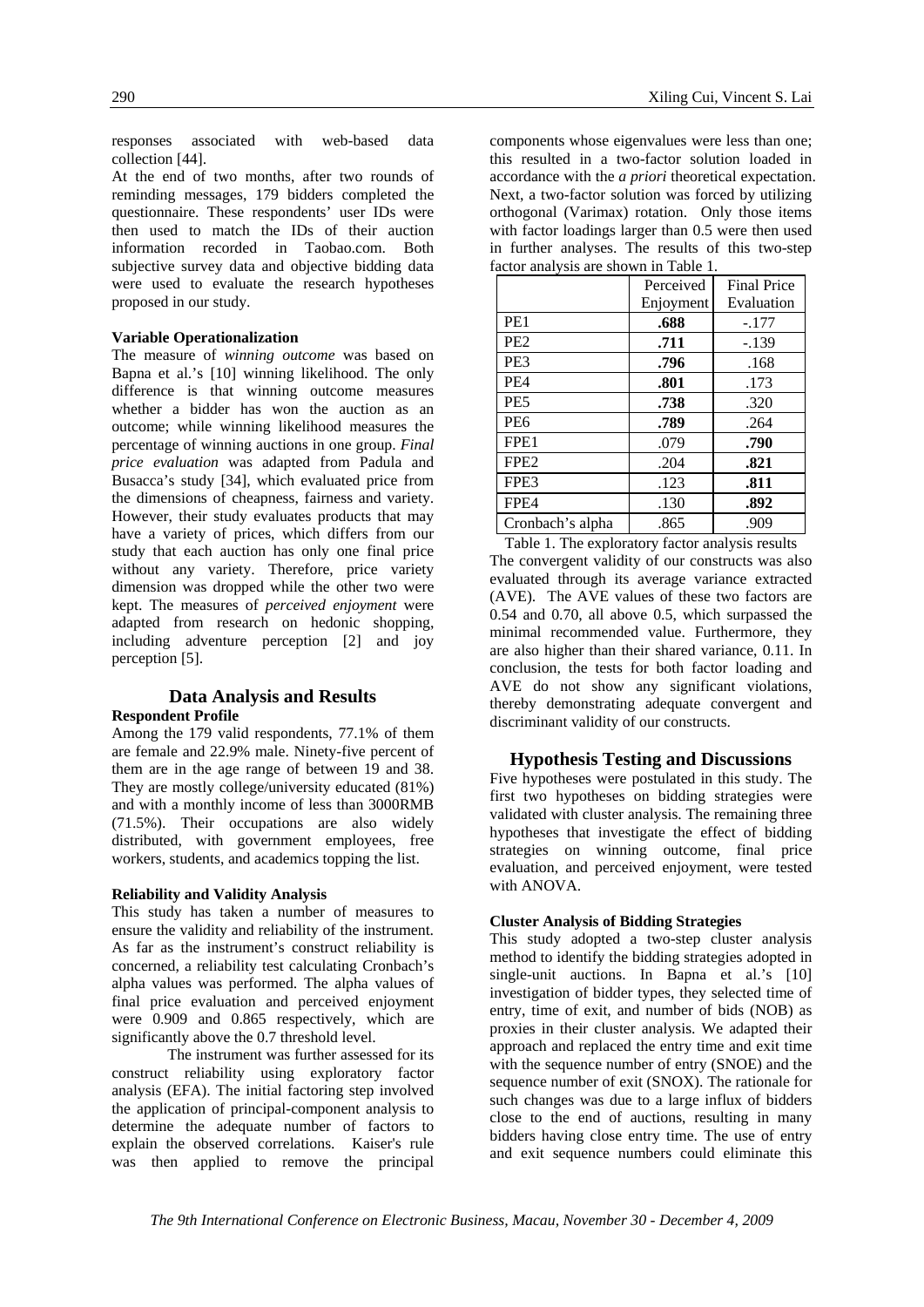problem, but still preserved the logic of entry and exit time. In our cluster analysis, we also added a new proxy – number of agent bids (NOAB) – to help identify the frequency of agent use as a strategy. Because our sample auctions have different number of bids from each other, all selected proxies (SNOE, SNOX, NOB, and NOAB) were standardized (divided by the total number of bids in each auction) to eliminate any adverse effect on clustering.

In the first step of deriving bidders' clusters, hierarchical cluster analysis was performed to generate a hierarchical dendogram and an agglomeration schedule table. The results suggest that the percentage of the change of agglomeration coefficients (the value started to decrease instead of increase) from 3 cluster to 2 cluster is the biggest and that of from 4 to 3 is the least, indicating 3 is the most appropriate number of the clustering. This three-cluster solution of bidding strategies confirmed our proposal (H1a) that different bidders use different strategies in single-unit auctions.

Once the optimal cluster number was determined, our next step was to conduct a K-mean cluster analysis to generate this 3-cluster solution. The results, as shown in Table 2, suggest that Cluster 1 has the highest number of agent bids and could be interpreted as agent bidding. Cluster 2 has high SNOE and SNOX and low NOB and NOAB. It seems that bidders in this cluster bid late and infrequently, which are the major characteristics of snipe bidding. Cluster 3 suggests that bidders in this category are using ratchet bidding strategy due to earlier SNOE and more NOB than Cluster 2 but less NOAB than Cluster 1.

|             | Cluster 1 | Cluster 2 | Cluster 3 | F-value   |
|-------------|-----------|-----------|-----------|-----------|
|             | $(n=53)$  | $(n=88)$  | $(n=38)$  |           |
| <b>SNOE</b> | 0.314     | 0.799     | 0.242     | 173.79**  |
| <b>SNOX</b> | 0.932     | 0.964     | 0.450     | $36.47**$ |
| <b>NOB</b>  | 0.405     | 0.176     | 0.197     | $50.77**$ |
| <b>NOAB</b> | 0.143     | 0.014     | 0.058     | 241.36**  |

\* Significant at p<=0.1 level

\*\* Significant at p<=0.05 level

Table 2. The Results of the Cluster Analysis

Our cluster analysis suggest that the strategies identified in the three-cluster solution shared similar characteristics with those strategies identified in previous studies [10] [12] [15] [19] [21] [37], thus supporting our hypothesis (H1b) that bidders in single-unit auctions also adopt similar bidding strategies, such as snipe bidding, agent bidding, and ratchet bidding.

# **Characteristics of Bidding Strategies**

ANOVA analysis was then performed to compare the means of winning outcome, final price evaluation, and perceived enjoyment across the

bidding strategies. The results suggested that the differences in the means of winning outcome and perceived enjoyment of the three bidding strategies were significant, thus supporting hypothesis (H2) that bidding strategies have differential impacts on auction winning outcome and hypothesis (H4) that bidding strategies have differential impacts on perceived enjoyment. We, however, did not find bidding strategies to have significantly different effect on final price evaluation (H3). Therefore, this hypothesis was not supported in our study.

#### **Conclusions and limitations**

This study aims to confirm the research findings of Bapna et al.'s [10] study on bidding strategies in a single-unit auction context and explore the impacts of these strategies on auction outcomes. Our research findings confirm most of our postulated hypotheses, which could shed some light on suggesting avenues for future e-auction explorations. In addition, we improved the cluster analysis by modifying and adding proxies to identify bidder clusters more objectively.

However, this research has its own limitations. First, the data were collected from one online auction website, which may cause a bias in sampling. In future research, data from multiple auction websites have to be collected for theoretical validation and confirmation. Second, our sample size was not large enough for theoretical validation and development. Future studies should generate a larger sample size to validate and extend our research findings.

#### **References**

- [1] Ariely, D. and Simonson, I. (2003) Buying, bidding, playing, or competing? Value assessment and decision dynamics in online auction., *Journal of Consumer Psychology*, 13, 1&2, 113-123.
- [2] Arnold, M.J. and Reynolds, K.E. (2003) Hedonic shopping motivations, *Journal of Retailing*, 79, 2, 77-95.
- [3] Avery, C. (1998) Strategic jumping bidding in English auctions, *Review of Economic Studies*, 65, 2, 185-210.
- [4] Ba, S. Whinston, A.B. and Zhang, H. (2003) Building trust into online auction markets through an economic incentive mechanism, *Decision Support Systems*, 35, 3, 273-286.
- [5] Babin, B.J. Darden, W.R. and Griffin, M. (1994) Work and/or fun: Measuring hedonic and utilitarian shopping value, *The Journal of Consumer Research*, 20, 4, 644-656.
- [6] Bajari, P. and Hortacsu, A. (2003) Winner's curse, reserve prices and endogenous entry: Empirical insights from ebay auctions, *Rand Journal of Economics*, 34, 329-355.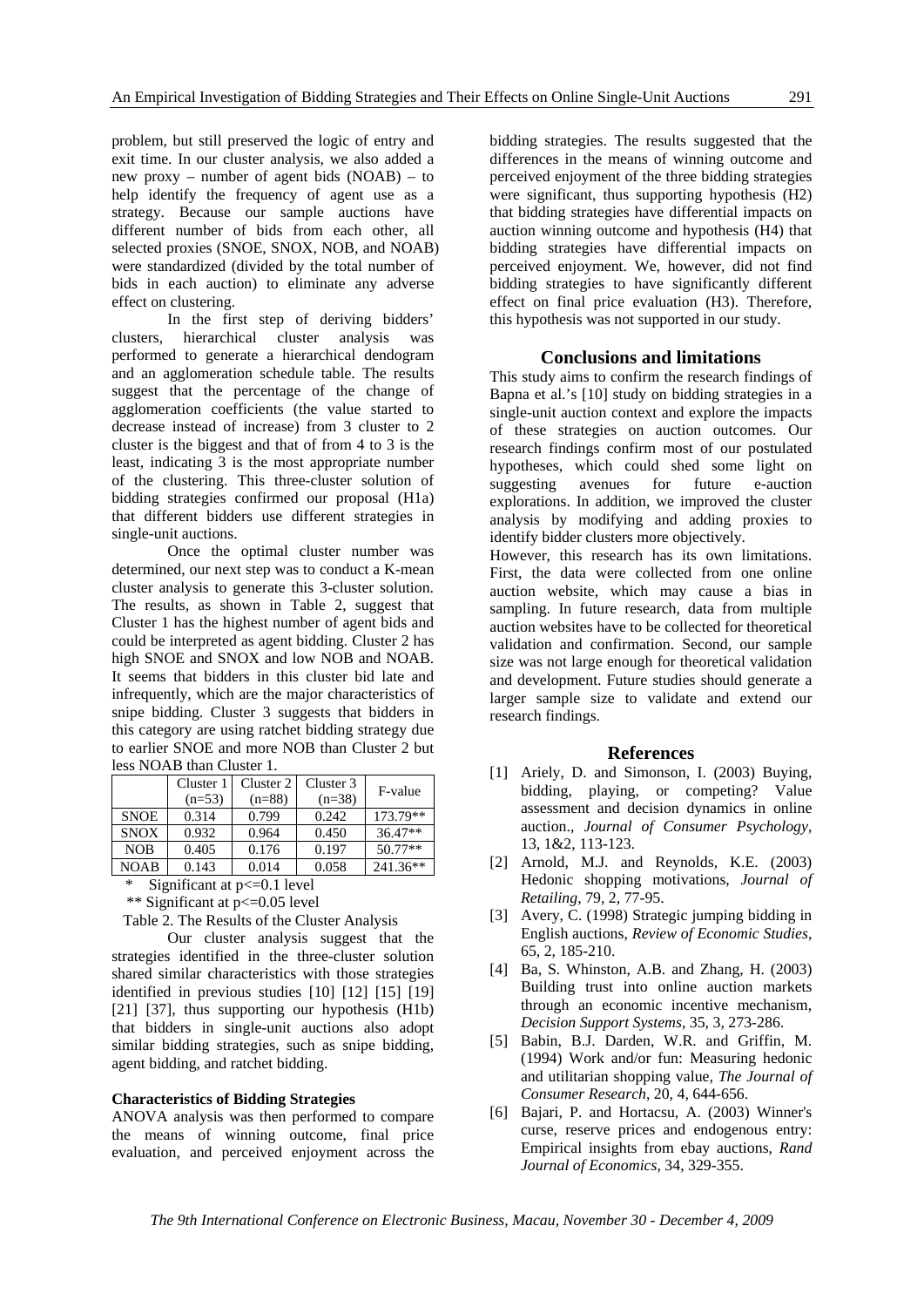- [7] Bapna, R. Goes, P. and Gupta, A. (2000) A theoretical and empirical investigation of multi-item on-line auctions, *Information Technology and Management*, 1, 1-2, 1-23.
- [8] Bapna, R. Goes, P. and Gupta, A. (2001) Insights and analyses of online auctions, *Communications of the ACM*, 44, 11, 42-50.
- [9] Bapna, R. Goes, P. and Gupta, A. (2003) Replicating online yankee auctions to analyze auctioneers' and bidders' strategies, *Information Systems Research*, 14, 3, 244-268.
- [10] Bapna, R. Goes, P. Gupta, A. and Jin, Y. (2004) User heterogeneity and its impact on electronic auction market design: An empirical exploration, *MIS Quarterly*, 28, 1, 21-43.
- [11] Bichler, M. Field, S. and Werthner, H. (2001) Introduction: Theory and application of electronic market design, *Electronic Commerce Research*, 1, 3, 215-220.
- [12] Borle, S. Boatwright, P. and Kadane, J.B. (2006) The timing of bid placement and extent of multiple bidding: An empirical investigation using ebay online auction, *Statistical Science*, 21, 2, 194-205.
- [13] Bosnjak, M. Obermeier, D. and Tuten, T.L. (2006) Predicting and explaining the propensity to bid in online auctions: A comparison of two action-theoretical models, *Journal of Consumer Behaviour*, 5, 2, 102- 116.
- [14] Boudreau, M.-C. Gefen, D. and Straub, D.W. (2001) Validation in information systems research: A state-of-the-art assessment, *MIS Quarterly*, 25, 1, 1-16.
- [15] Brint, A. (2003) Investigating buyer and seller strategies in online auction, *Journal of the Operational Research Society*, 54, 11, 1177- 1188.
- [16] Budish, E.B. and Takeyama, L.N. (2001) Buy prices in online auctions: Irrationality on the internet?, *Economics Letters*, 72, 3, 325-333.
- [17] Cui, X. Lai, V.S.-k. and Liu, C.K.W. (2008) Research on consumer behavior in online auctions: Insights from a critical literature review, *Electronic Markets*, 18, 4, 345-361.
- [18] David J. Ketchen, J. and Shook, C.L. (1996) The application of cluster analysis in strategic management research: An analysis and critique, *Strategic Management Journal*, 17, 6, 441-458.
- [19] Easley, R.F. and Tenorio, R. (2004) Jumping bidding strategies in internet auctions, *Management Science*, 50, 10, 1407-1419.
- [20] Fox, R.J. Crask, M.R. and Kim, J. (1988) Mail survey response rate: A meta-analysis of selected techniques for inducing response, *Public Opinion Quarterly*, 52, 4, 467-491.
- [21] Friesner, D. Bozman, C.S. and McPherson, M.Q. (2008) Nibbling, sniping, and the role of uncertainty in second-price, hard-close internet auctions: Empirical evidence from ebay, *International Journal of E-Business Research*, 4, 1, 69-81.
- [22] Gregg, D.G. and Scott, J.E. (2006) The role of reputation systems in reducing online auction fraud, *International Journal of Electronic Commerce*, 10, 3, 95-120.
- [23] Hann, I.-H. and Terwiesch, C. (2003) Measuring the frictional costs of online transactions: The case of a name-your-ownprice channel, *Management Science*, 49, 11, 1563-1579.
- [24] Hu, X. Lin, Z. Whinston, A.B. and Zhang, H. (2004) Hope or hype: On the viability of escrow services as trusted third parties in online auction environments, *Information Systems Research*, 15, 3, 236-249.
- [25] Kauffman, R.J. and Wang, B. (2001) New buyers' arrival under dynamic pricing market microstructure: The case of group-buying discounts on the internet, *Journal of Management Information Systems*, 18, 2, 157- 188.
- [26] Leloup, B. and Deveaux, L. (2001) Dynamic pricing on the internet: Theory and simulations, *Electronic Commerce Research*, 1, 3, 265-276.
- [27] MacInnes, I. Li, Y. and Yurcik, W. (2005) Reputation and dispute in ebay transactions, *International Journal of Electronic Commerce*, 10, 1, 27-54.
- [28] Mathews, T. (2004) The impact of discounting on an auction with a buyout option: A theoretical analysis motivated by ebay's buyit-now feature, *Journal of Economics*, 81, 1, 25-52.
- [29] Mathews, T. and Katzman, B. (2006) The role of varying risk attitudes in an auction with a buyout option, *Economic Theory*, 27, 3, 597- 613.
- [30] Melnik, M.I. and Alm, J. (2002) Does a seller's ecommerce reputation matter? Evidence from ebay auctions, *The Journal of Industrial Economics*, 50, 3, 337-349.
- [31] Namazi, A. and Schadschneider, A. (2006) Statistical properties of online auctions, *International Journal of Modern Physics*, 17, 10, 1485-1493.
- [32] Nunnally, J.C. and Bernstein, I.H. *Psychometric theory*, ( 3rd Edition ed.) McGraw-Hill, New York, 1994.
- [33] Oh, W. (2002) C2c versus b2c: A comparison of the winner's curse in two types of electronic auctions, *International Journal of Electronic Commerce*, 6, 4, 115-138.